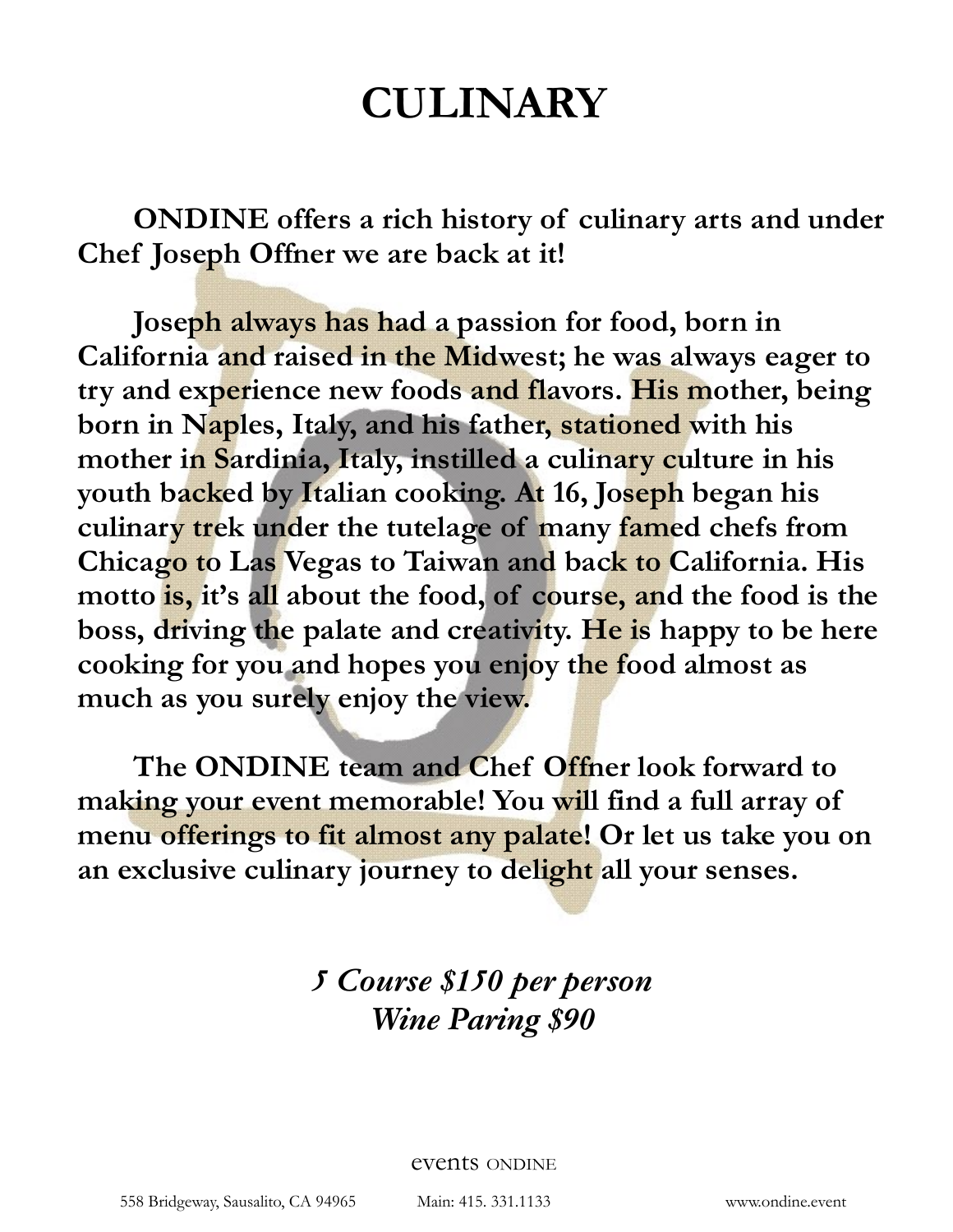# **HORS D'OEUVRES**

### **PASSED**

**Alla** 

| <b>COLD</b>                                                                                      |                |
|--------------------------------------------------------------------------------------------------|----------------|
| Smoked Salmon, dill creme, on cucumber add caviar                                                | 4/8            |
| Ahi Tuna Poke                                                                                    | 4              |
| Classic Jumbo Prawn, with cocktail sauce                                                         | 4              |
| Antipasto Brochette, roasted tomato, olive, mozzarella, basil (v)                                | $\overline{4}$ |
| Deviled Eggs, add crab                                                                           | 3/5            |
| Assorted Goat Cheese Crostini with seasonal vegetable (v)                                        | $\mathfrak{Z}$ |
| Prosciutto Wrapped Melon                                                                         | 3              |
| Oysters add caviar                                                                               | 4/8            |
|                                                                                                  |                |
| <b>HOT</b>                                                                                       |                |
| Dungeness Crab Cake with lemon tarragon aioli                                                    | 5              |
| New Zealand Lamb Lollipop, rosemary port demi-glace, or chimichurri sauce                        | 6              |
| Brie in Puff Pastry, fig preserves, fuji apple (v)                                               | 4              |
| Empanadas, black bean & cheese (v)                                                               | 5              |
| Samosa - curried potato stuffed tortilla with tahini sauce (v)                                   | $\overline{3}$ |
| Arancini Risotto & Cheese with fire roasted tomato sauce, add crab                               | 3/5            |
| Beef, Chicken or Vegetable (v) Skewer                                                            | 4              |
| Classic Cheeseburger Sliders, Pulled Pork, Fried Chicken or Mushroom                             | 5              |
| Lobster Roll                                                                                     | 6              |
| <b>PLATTERS</b>                                                                                  |                |
| *Platter serve an estimate of 30 people                                                          |                |
|                                                                                                  |                |
| Artisanal Cheese, artisan cheeses, candied nuts, dried $\mathcal{C}^*$ fresh fruit with baguette | 300            |
| Charcuterie, a selection of cured meats, cornichons, mustard, with crostini                      | 300            |
| Antipasto, assorted pickled peppers, olives, mushrooms, artichoke hearts, hummus                 | 200            |
| Fruit Platter                                                                                    | 180            |
| Sashimi Platter                                                                                  | 22 per person  |

\*\*Other Platters and Stations Available Upon Request

events ONDINE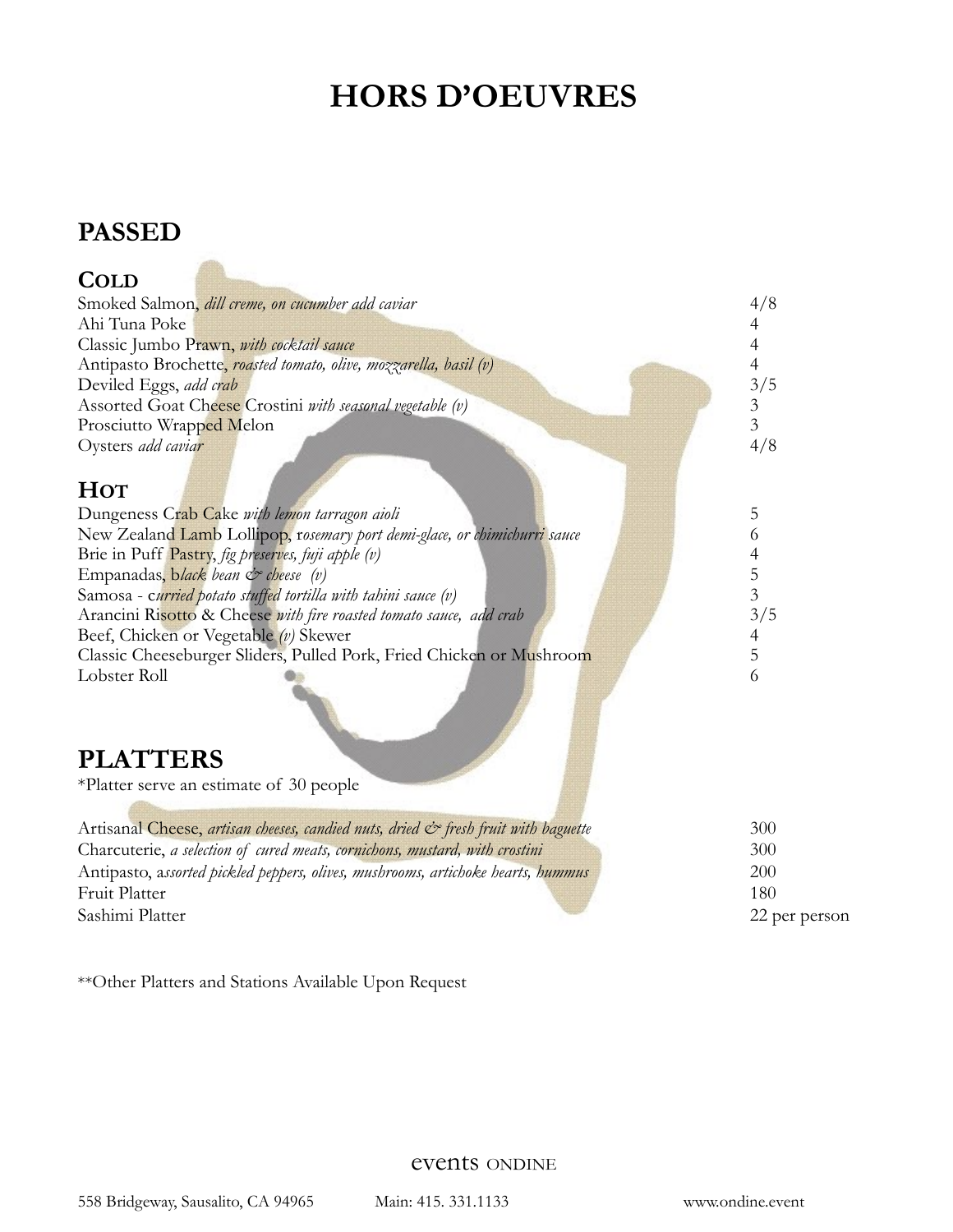# **ONDINE PLATED DINNER**

*(\$80 per person)* 

#### **SALAD** *(select one)*

**Bibb & Bleu,** *bibb lettuce, Pt. Reyes Bleu, candied pecans, pears, white balsamic vinaigrette*

**Wild Arugula,** *frisée, fuji apple, pickled red onion, ricotta salata, sherry vinaigrette*

#### **Classic Gulf Shrimp Cocktail**

**Dungeness Crab Cake** *(\$5 upcharge), shaved apple fennel slaw, grapefruit, citrus aioli*

**Trident Clam Chowder Cup,** *fines herb oil*

**ENTRÉE** *(select three)*  Counts required for groups over 30 \*\*If you Choose Surf & Turf option, then the **ONLY** other entrée offered is a vegetarian entrée

> **Vegetarian Strudel,** *mushrooms, sliced tomatoes, squash, mozzarella, parmesan pesto, baked in phyllo dough with a tomato cream sauce*

> > **King Salmon,** g*reen beans , roasted potatoes, citrus beurre blanc*

**Crispy Skin Chicken,** *roasted potatoes, broccolini*

**Flat Iron,** *whipped potato, seasonal vegetables* 

**Surf & Turf,** grilled jumbo prawns  $\mathcal{O}$  flat iron, whipped potatoes, braised greens \*\*

**Filet Mignon** *(\$10 upcharge), french green beans, whipped potato, and a demi-glace* 

**Lobster Tail** *(\$15 upcharge)***,** *grilled vegetables, harvest risotto, drawn butter* 

**"The Perfect" Surf & Turf, Filet Mignon & Grilled Lobster Tail** *(\$20 upcharge)***,**  g*rilled vegetables, whipped potato, drawn butter \*\** 

**DESSERT** *(select one)*

**Chocolate Lava Cake,** w*arm molten center, vanilla ice cream, berries*

**Sorbet Trio,** *seasonal fruit sorbets*

**Cheese Cake** 

#### events ONDINE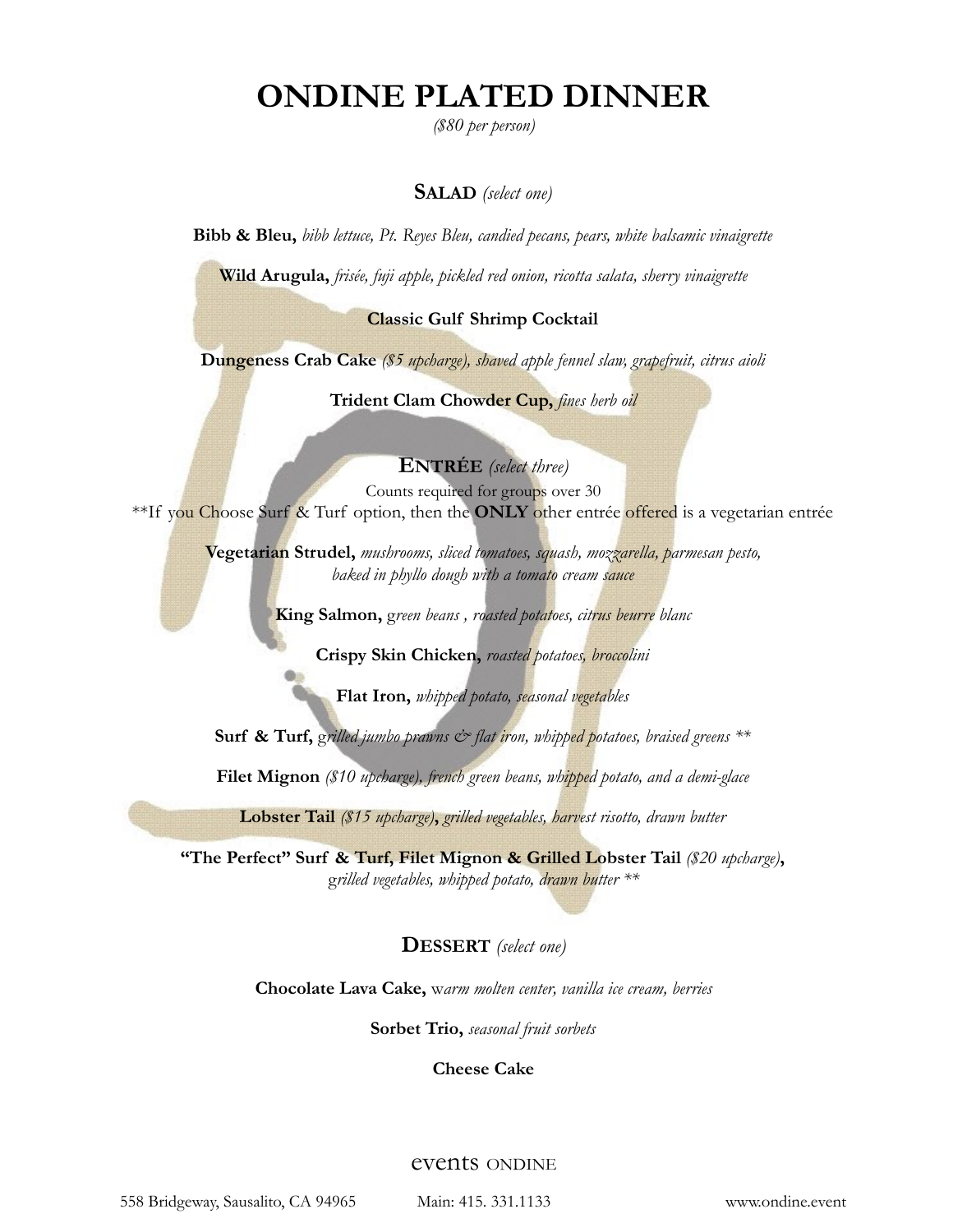## **COMMUNAL DINNERS**

*(Buffet - \$75 per person, Family Style \$80)* 

**SALAD** *(select one)* **Ondine Caesar,** *romaine hearts, focaccia croutons, shaved parmesan* 

**Baby Kale & Quinoa Salad**, *grapes, toasted almonds, feta, white balsamic vinaigrette*

**ADDITIONAL FAMILY STYLE OPTIONS… Classic Gulf Shrimp Cocktail**

**Dungeness Crab Cake** *(\$5 upcharge), shaved apple fennel slaw, grapefruit, citrus aioli*

**Trident Clam Chowder Cup,** *fines herb oil* 

**Wild Arugula,** *frisée, fuji apple, pickled red onion, ricotta salata, sherry vinaigrette* 

**MAIN** *(select two)* **Harvest Vegetable Linguine** 

**Seasonal Ravioli** 

**King Salmon,** *citrus beurre blanc*

**Crispy Skin Chicken** 

**Flat Iron,** *burgundy sauce* 

**Filet Mignon** *(\$10 upcharge), burgundy demi-glace*

**VEGETABLES & SIDES** (*select two)* **Roasted Potatoes,** *sautéed onions*

**Whipped Potatoes,** *roasted garlic*

**Seasonal Vegetables,** g*arlic sauté or steamed* 

**Sautéed Green Beans or Broccolini** 

**Braised Kale** 

**Polenta** 

#### **DESSERT**

**Mini Dessert**  *station or platters at guest tables* 

events ONDINE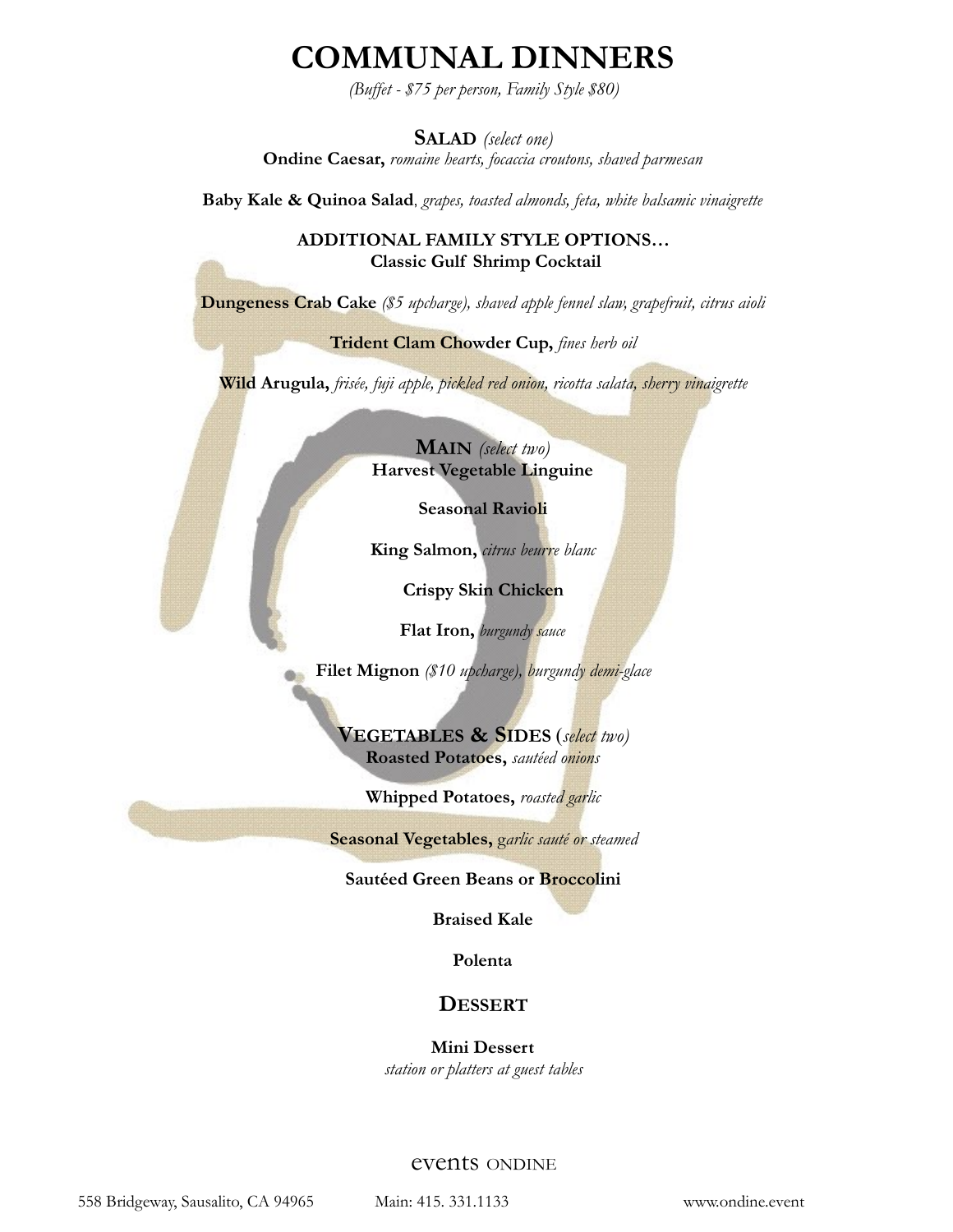# **ONDINE PLATED LUNCH**

*(Two Course \$50 per person /Three Course \$60 per person)*

#### **STARTER** *(select one)*

**Ondine Caesar,** *romaine hearts, focaccia croutons, shaved parmesan*

**Wild Arugula,** *frisée, fuji apple, pickled red onion, ricotta salata, sherry vinaigrette*

**Classic Gulf Shrimp Cocktail,** *cocktail sauce* 

**Dungeness Crab Cake** *(\$5 upcharge), shaved apple fennel slaw, grapefruit, citrus aioli*

**Trident Clam Chowder,** *fines herb oil*

**ENTRÉE** *(select three)* 

#### **Harvest Vegetable Linguini**

**Crispy Skin Chicken,** *polenta, broccolini*

**Flat Iron,** *whipped potato, seasonal vegetables, burgundy sauce*

**Baby Kale & Quinoa Salad**, *grapes, toasted almonds, feta, white balsamic vinaigrette (add chicken or grilled prawns \$6)*

**King Salmon,** g*reen beans , roasted potatoes, citrus beurre blanc* 

Surf & Turf, grilled jumbo prawns  $\mathcal{O}$  flat iron, whipped potatoes, braised greens \*\*If you Choose Surf & Turf option, then the **ONLY** other entrée offered is a vegetarian entrée\*\*

**DESSERT** *(select one)* 

**Chocolate Lava Cake,** w*arm molten center, vanilla ice cream, berries*

**Sorbet Trio***, seasonal fruit sorbets*

**Cheese Cake** 

events ONDINE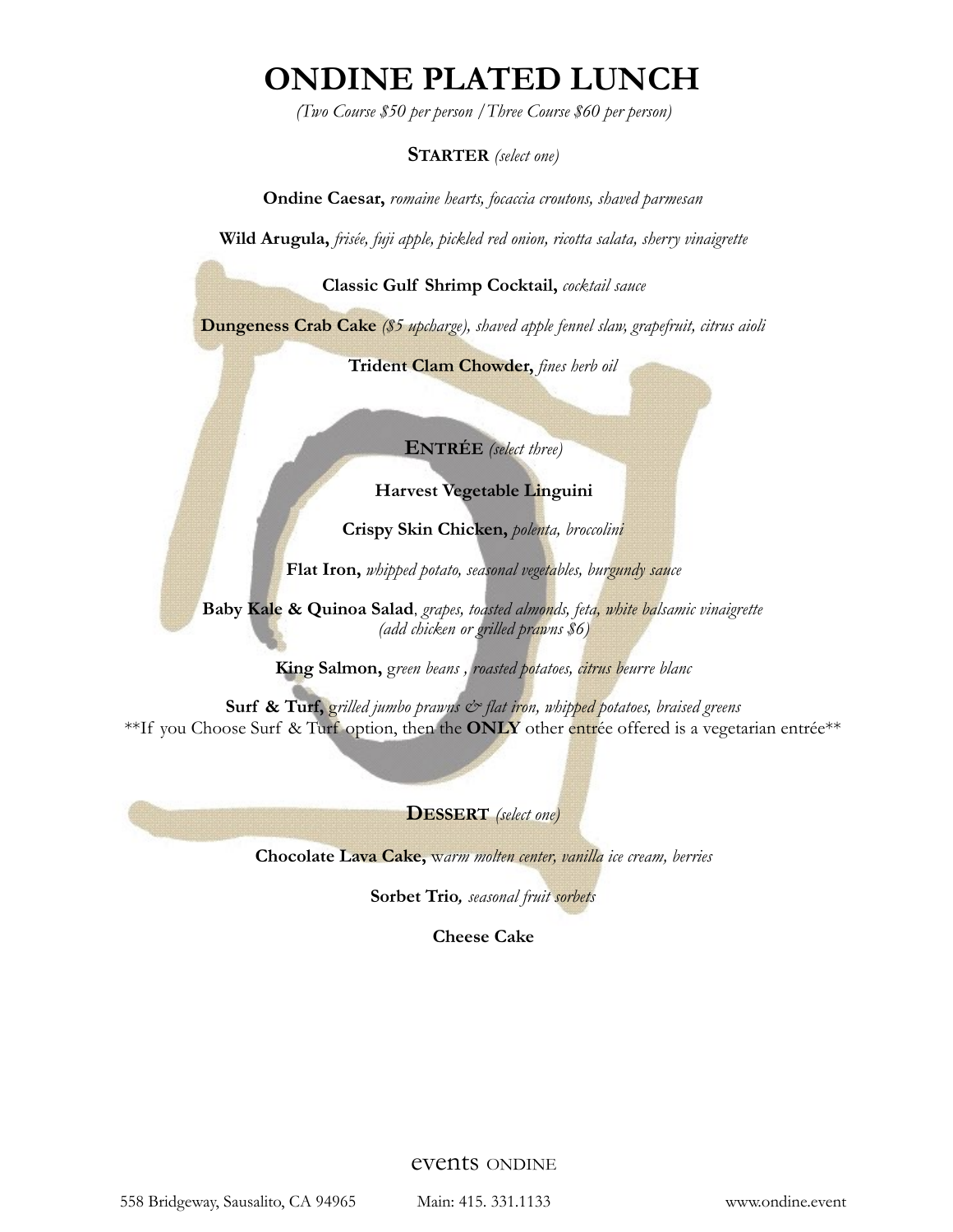# **COMMUNAL LUNCHS**

*(Two Course \$50 per person /Three Course \$60 per person)* 

#### **SALAD** *(select one)*

**Ondine Caesar,** *romaine hearts, focaccia croutons, shaved parmesan*

#### **Mixed Greens Salad**

**Baby Kale & Quinoa Salad**, *grapes, toasted almonds, feta, white balsamic vinaigrette*

#### **ADDITIONAL FAMILY STYLE OPTIONS…**

**Jumbo Gulf Shrimp Cocktail,** *Cocktail Sauce* 

**Dungeness Crab Cake** *(\$5 upcharge), shaved apple fennel slaw, grapefruit, citrus aioli*

#### **Trident Clam Chowder Cup,** *fines herb oil*

**Wild Arugula,** *frisée, fuji apple, pickled red onion, ricotta salata, sherry vinaigrette* 

#### **MAIN** *(select two)*

**Seasonal Harvest Vegetable Linguini King Salmon***, Citrus Beurre Blanc* **Crispy Skin Chicken Flat Iron** *Burgundy Sauce*

#### **VEGETABLES & SIDES** *(select two)*

**Roasted Potatoes,** *sautéed onions*

**Whipped Potatoes,** *roasted garlic*

**Seasonal Vegetables,** g*arlic sauté or steamed* 

#### **Sautéed Green Beans or Broccolini**

**Braised Kale** 

**Polenta** 

#### **DESSERT**

**Mini Dessert**  *Station or Platters at Guest Tables* 

#### events ONDINE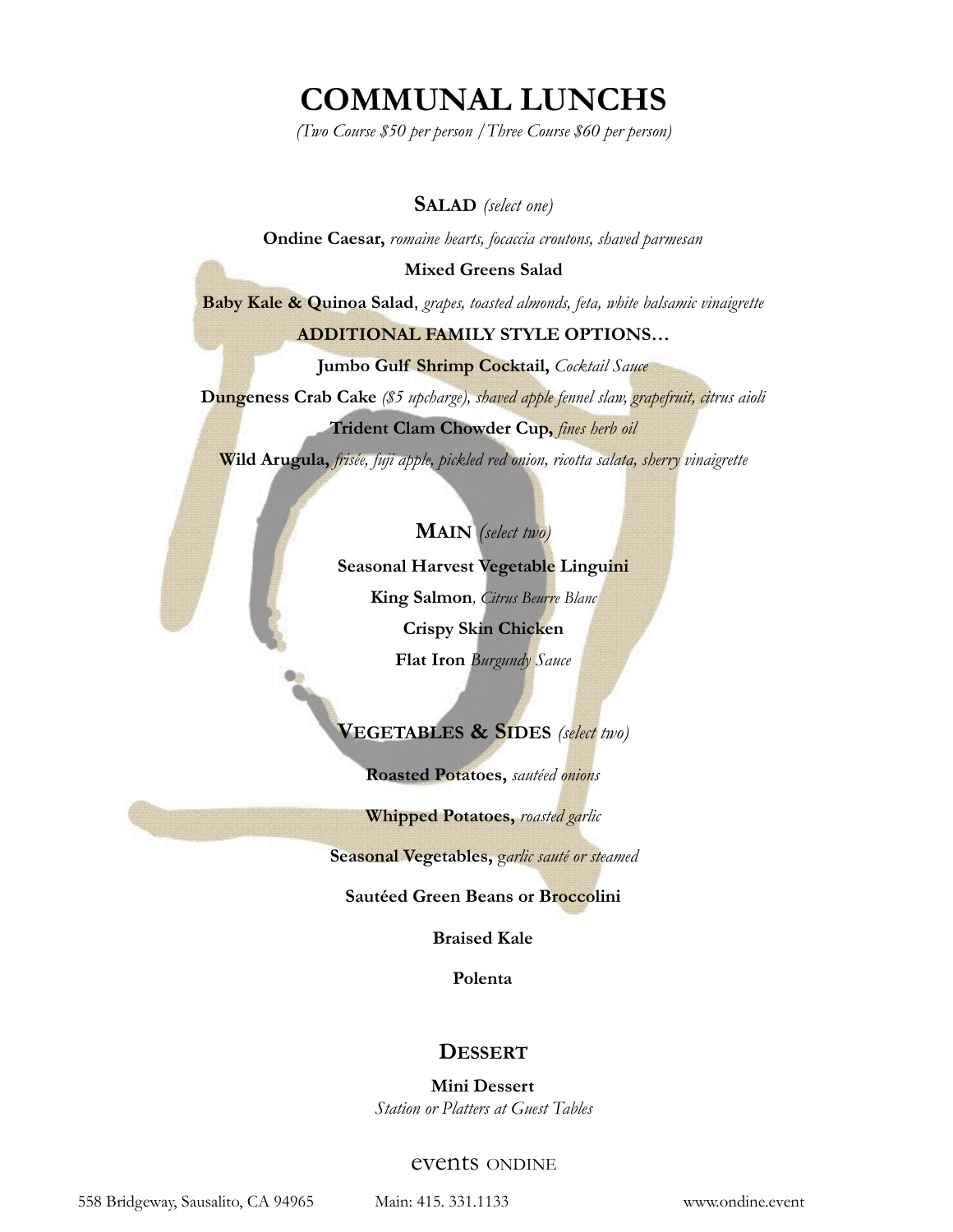# **TEAM MEETINGS**

### **Buffet or Boxed Lunch**

*\$25 per person* 

Sandwich Platters Mixed Green Salad or Fruit Platter Assorted Chips Cookies Assorted NA Beverages, Coffee & Hot Tea

### **Mid Day Snacks**

*\$4 per person your choice of* 

Chips & Pretzels & Trail Mix Assorted Candy Bowls Whole Fruit Basket Assorted Protein Bars Hummus & Crudite

### **CONTINENTAL BREAKFAST**

*\$25 per person* **Scones & Mini Muffins, Fruit Platter, Individual Yogurt** 

### **ENERGY BREAKFAST**

*\$25 per person* Hard Boiled Eggs, Sliced Tomato and Avocado, Fruit Platter

#### **A LA CARTE**

**Bagels and Lox \$12 Bacon \$6 Chicken Apple Sausage \$6 Breakfast Potatoes \$6 Frittata \$6 Yogurt Parfait \$8 Oatmeal & Toppings \$6** 

*walnuts, brown sugar, cinnamon, dried fruits*

### **BEVERAGE STATION**

*\$14 per person* 

**Coffee, Tea, Orange and Cranberry Juice, Bottled Water** 

events ONDINE